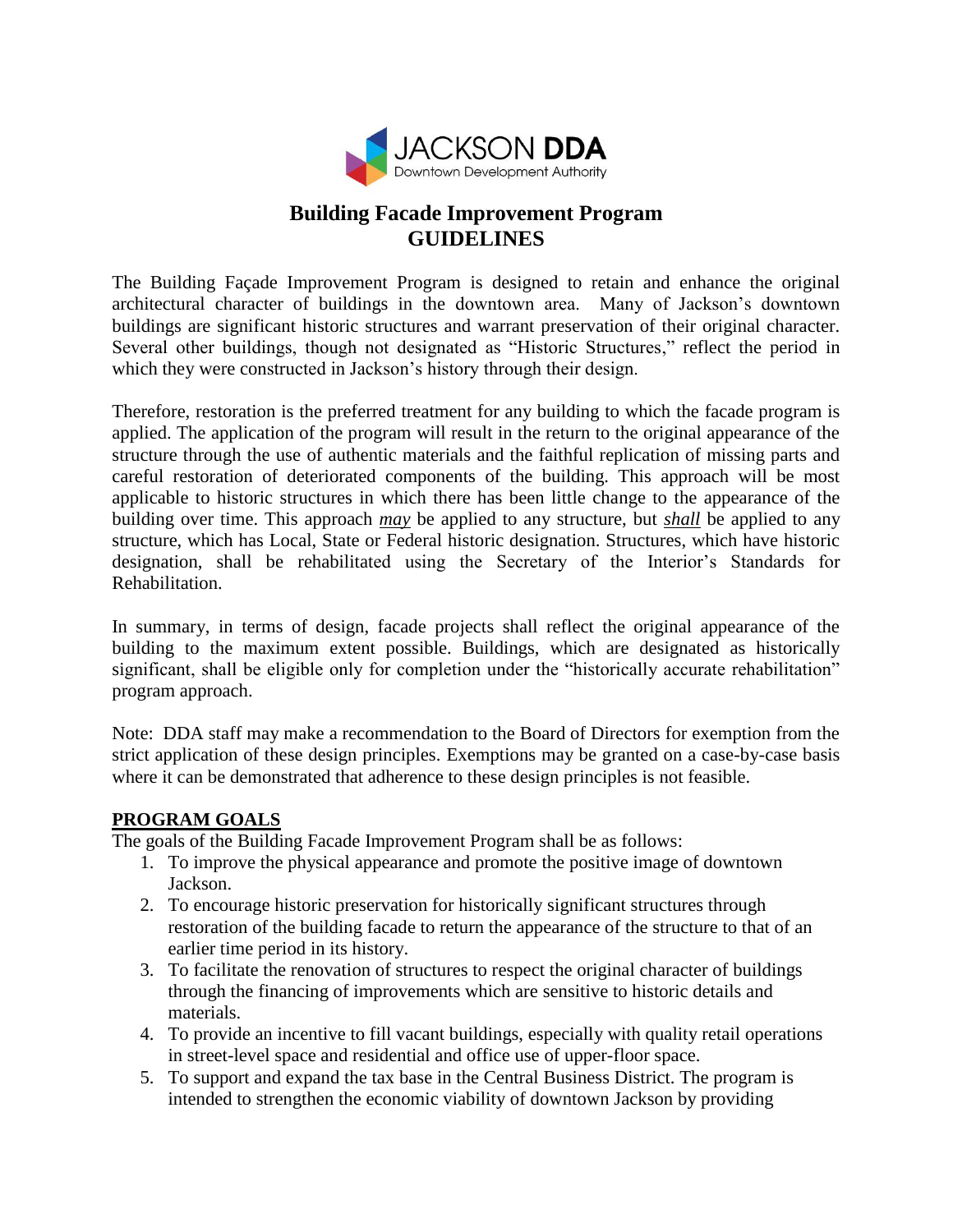financial incentives for improvement of the exterior appearance of buildings through the recognition that the design of buildings reflects their period of construction, and that this design reflects the Jackson Community's individuality, identity, character and heritage.

It is not the intent or purpose of the program to subsidize routine building maintenance projects such as painting and stand-alone improvements such as awnings or sign installation. Rather, the purpose of program assistance is to alter and improve the overall appearance of a building's facade.

#### **SOURCE OF PROGRAM FUNDING**

This program is sponsored by the Jackson Downtown Development Authority (DDA). The source of funding for the program is tax increment financing revenue made available under Michigan Public Act 197 of 1975 (revised as Act 57 of the Public Acts of 2018) and City Ordinance 92-16, as adopted by the Jackson City Council in October of 1992. Other funding sources may be used and could call for additional requirements from the applicant. Those requirements will be provided to applicants when the application is received.

#### **PROGRAM ELIGIBILITY**

A property must be located within the legal boundaries of the DDA District to be eligible for assistance. An interactive DDA map can be found by visiting [www.jacksondda.org](http://www.jacksondda.org/) Both owners of buildings and tenants (with owner permission) are eligible. All property taxes on a building must be paid in full at the time of application. Public properties are not eligible for assistance under the program. Tax paying properties shall receive priority consideration for participation in the program.

#### **PROGRAM FINANCING**

Financial assistance through the program will be structured as follows:

- Properties are eligible for a matching grant and loan combination up to a maximum of \$15,000 every seven (7) years.
	- o The property and/or business owner may receive up to a \$5,000 matching grant.
	- o Additionally, up to a \$10,000 zero interest loan, amortized over seven (7) years for approved exterior property improvements may be awarded.
- Payments on the \$10,000 loan will be required for the first five (5) years on a monthly or annual basis. The last two years of the loan will be "forgiven" if the first five (5) years are paid in full and on time.
- Applicants must match the grant and loan amounts dollar-for-dollar.
- Approved projects must be completed within 180 days after receiving DDA approval. If the project is not completed in the allotted amount of time, the DDA reserves the right to deny funding for the project.
- Requests for time extensions must be submitted in writing a minimum of 30 days before the end of the grace period and can only be approved by the DDA board of directors.
- Any changes made without the approval of the DDA board of directors may disqualify the loan and/or grant.
- A lien will be placed on the subject property at the time of closing on the deferred loan.
- Paid receipts for all expenses must be submitted within 30 days of all work being completed, and no later than 30 days after the original deadline for completion.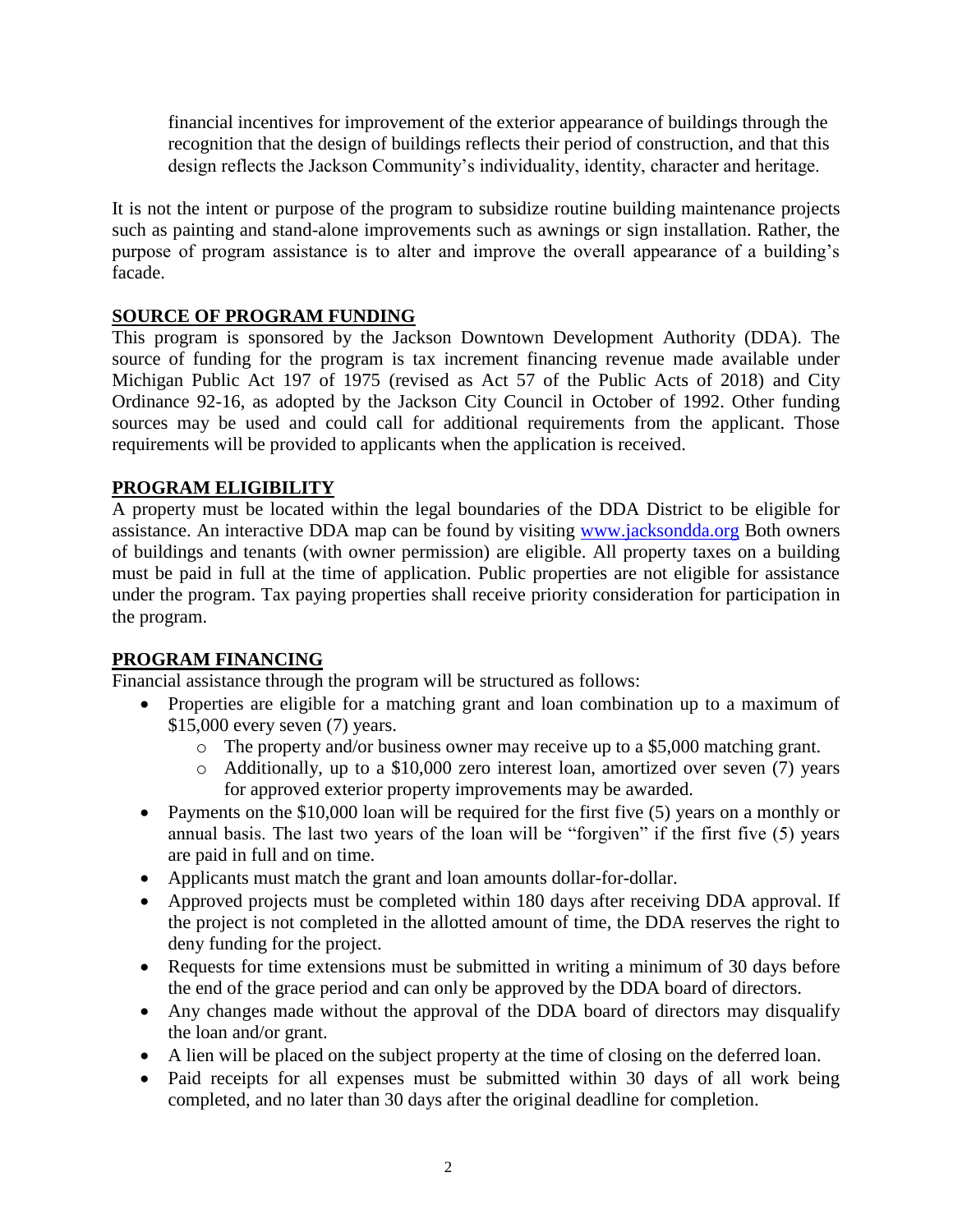A recipient of program assistance shall retain ownership of the property and remain current on the payment of taxes and any debt service tied to the conventional financing of the project in order to qualify for "forgiveness" of the loan. If a transfer of ownership of the subject property occurs, the loan recipient (original property owner) shall repay to the program any debt outstanding at the time of the sale.

#### **MATCHING FUNDS & ASSISTANCE DETAILS**

There shall be a limit of \$15,000 in program funds per project per property during a seven-year period for facade improvements through the Façade Improvement Program. Applicants must match the grant/loan amounts dollar-for-dollar (IE an applicant requesting \$15,000 must show proof of a project costing at least \$30,000 (\$15,000 owner-funding + \$15,000 DDA funding). To comply with the matching financing requirements of the program, the following, documented forms of project support by the applicant are acceptable:

- 1. Capital provided by owner, tenant or private investor; or
- 2. A conventional loan
- *3. Please note: Matching funds cannot be used for multiple programs (no "doubledipping"), and "sweat equity" is not allowed.*

An owner of multiple, eligible properties may apply for assistance for more than one project for separate properties during a seven-year period. In cases where properties having the same owner adjoin each other or share a common contiguous facade, the DDA reserves the right to accept or reject multiple applications for program assistance.

#### **ELIGIBLE USES OF PROGRAM FUNDS**

Front, rear, and side facade projects are eligible for program assistance, but front and highly visible rear facades will be considered highest priority. The following expenses are eligible when included within the scope of an overall facade improvement project:

- 1. Painting, when in conjunction with other work
- 2. Non-Historic facade removal
- 3. Fees paid to engineers and/or architects for initial drawings necessary for the review of a Façade Loan Application (up to 50% of cost or \$1000, please see section on "drawing grants"). Engineering/architecture work needed after project selection shall NOT be eligible.
- 4. Signage (not to exceed 50% of cost or \$500, whichever is less), when in conjunction with other work (please see DDA Sign Grant Application when only a sign is needed)
- 5. Facade cleaning
- 6. Exterior lighting
- 7. Awnings
- 8. Doors/Entryways
- 9. Second floor entryways/exits and exterior stairs for residences
- 10. Window repair/replacement
- 11. Storefront construction
- 12. Carpentry
- 13. Handicap accessibility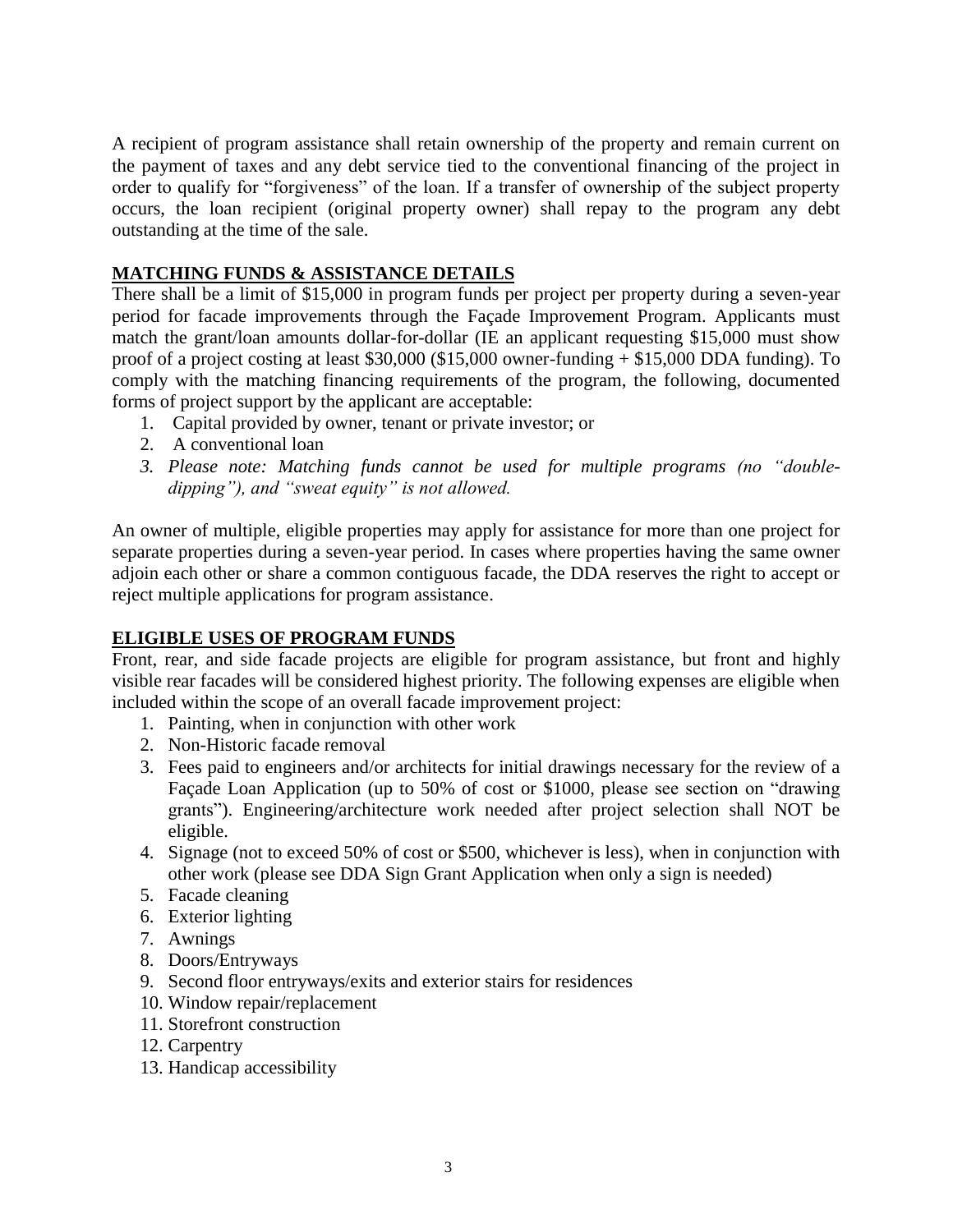#### **INELIGIBLE USES OF PROGRAM FUNDS**

The following expenses are explicitly **ineligible** for program assistance:

- 1. Expenses incurred prior to application or payment of previous debt
- 2. Property acquisition
- 3. Any interior improvements
- 4. Mortgage or land contract refinancing
- 5. Loan fees
- 6. Site plan, building and sign permit fees
- 7. New building construction
- 8. Appraiser and attorney fees
- 9. Wages paid to applicant or relatives of applicant
- 10. Purchase of personal property such as furnishings in a store
- 11. Site improvements
- 12. Payment of taxes
- 13. Any roof work
- 14. No use of funds for payment of contractors in merchandise or services by applicant
- 15. Routine facade maintenance
- 16. Any façade treatment that would accelerate the deterioration of the existing structure or result in a non-durable / high maintenance facade

#### **DRAWING GRANT**

Applicant shall enlist the services of an architect or appropriate design professional to prepare design drawings and the scope of work for the façade project. Design work performed by an architect (previously approved, by the DDA Executive Committee) shall be eligible for reimbursement up to \$1,000. This amount is above and in addition to the maximum total loan amount of \$15,000. Architects are selected by the applicant.

#### **PROCESSING THE APPLICATION**

Each application will be reviewed by the DDA Executive Committee, DDA staff, and representatives from the City of Jackson. Applications will be discussed and evaluated according to the guidelines and review criteria. Recommendations are submitted for final approval by the DDA Board of Directors.

To be eligible an applicant must first submit a complete application with the required attachments to DDA staff. Once the preliminary application is verified, DDA staff will review the application with the DDA Executive Committee at their next regularly-scheduled meeting. The Executive Committee will determine if any additional information is required, or shall send the application to the DDA full board for their consideration at their next regularly-scheduled meeting.

#### **GRANT RECIPIENTS**

If you are awarded a grant, you must:

- 1. Confirm project plans and provide a revised budget, if changes are anticipated or your award is less than your request.
- 2. Sign a contract detailing the use of the funds.
- 3. Credit the DDA in all project publicity.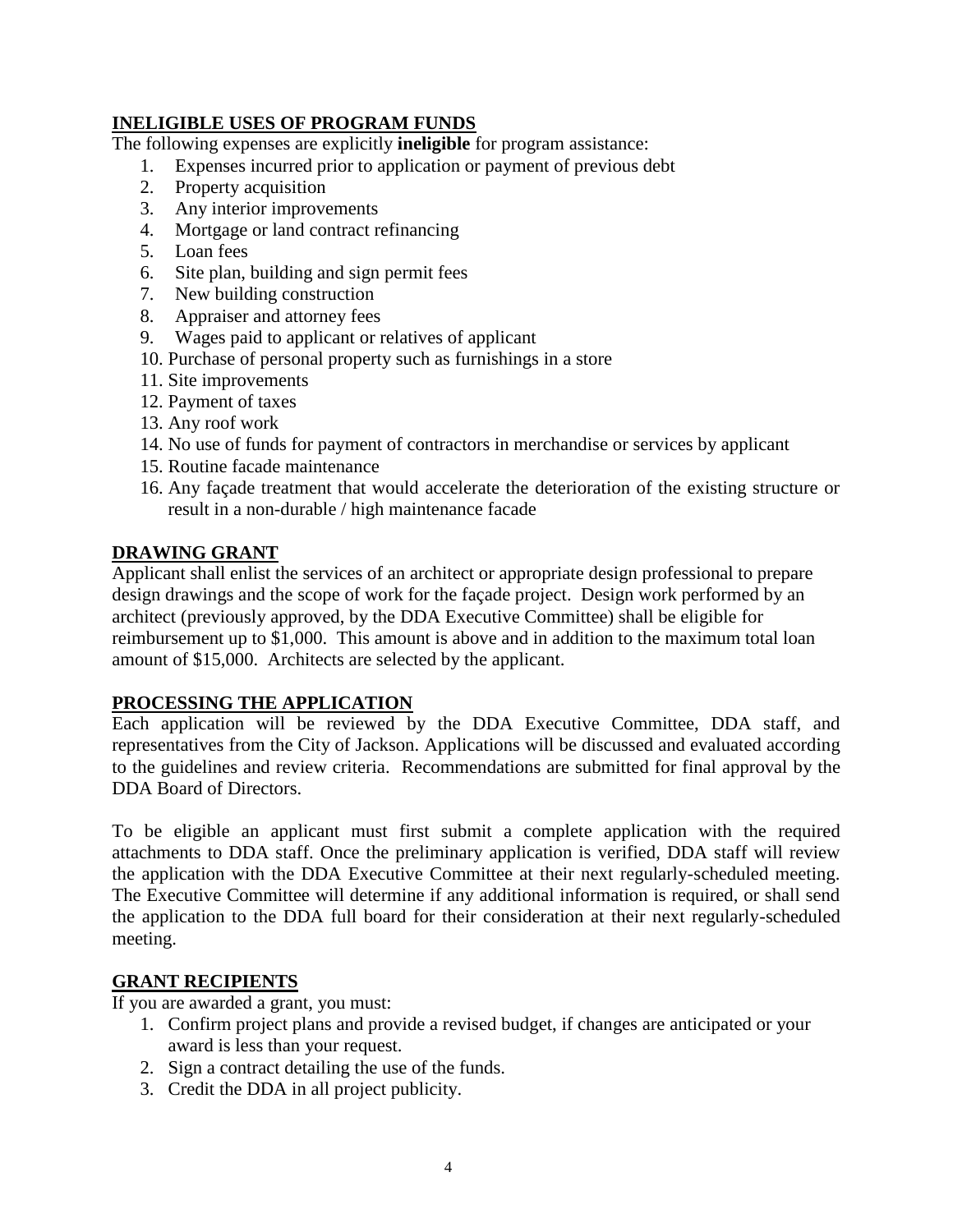4. Complete a final report within 30 days of the completion of the project.

Grant recipients shall be reimbursed when the following conditions are met:

- 1. All work must be completed within 180 days of initial grant approval
- 2. A final report must be submitted within 30 days of completion, and must include:
	- a. Photos of completed work
	- b. Written description of completed work
	- c. Paid invoices (must show applicant's investment above the approved loan amount)
	- d. Invoices (must match the exact work approved and completed)
- 3. If all work is not competed within 180 days of initial approval, or if final report is not submitted within 30 days of completion, the DDA board reserves the right to deny funding.

## **DEFAULT AND REMEDY**

The following shall constitute an event of default and the entire principal amount outstanding on a deferred loan awarded through this program shall become due and payable at once at the option of the DDA, as promissory note holder, if:

- 1. The borrower fails to pay, when due, any taxes or special assessments on the subject property; or
- 2. The borrower expends note holder's loan funds for uses inconsistent with eligible program uses or items not specified in borrower's loan application to the DDA; or
- 3. The borrower transfers ownership of subject property to another party, unless the loan recipient (original property owner) repays to the program any debt outstanding at the time of the sale.

Projects must be completed within 180 days of the date they received approval. This is a reimbursement program. Applicant may request an extension in writing to the DDA Board of Directors prior to the 180-day deadline.

#### **RIGHTS RESERVED**

The DDA reserves the right to reject an applicant up to the time the DDA closes on its loan. The specific program guidelines detailed herein are subject to revision with the approval of the DDA Board of Directors and the Jackson City Council. The DDA and the city of Jackson may discontinue this program at any time, subject to any prior loan agreements.

## **REFERENCE MATERIALS**

- 1. The Secretary of Interior's Standards for Rehabilitation
- 2. Downtown Jackson Façade Study and Use Recommendations 1985
- 3. For examples of other successful DDA Façade Program projects, please contact us for assistance.

Reviewed and approved by the DDA Board of Directors, May 14, 1998 DDA Board of Directors, May 12, 2011 DDA Board of Directors, November 12, 2015 DDA Board of Directors, June 10, 2021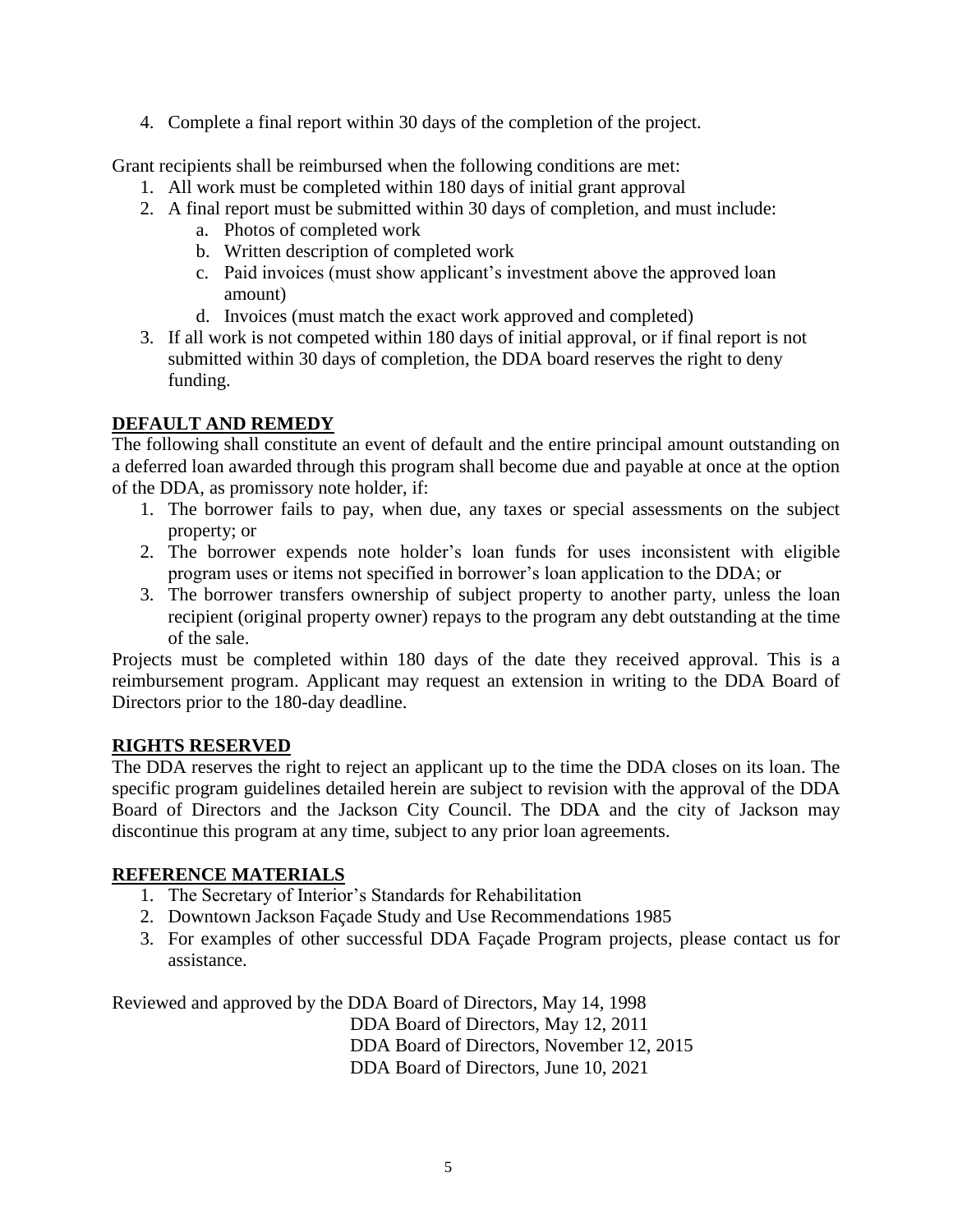

# **Application for Downtown Building Façade Loan**

|                                                                                                                                                                                                                                                                                                                                     |                       | Applying for \$1,000 toward drawings? $\Box$ Yes $\Box$ No                                                                                                                                                                           |  |
|-------------------------------------------------------------------------------------------------------------------------------------------------------------------------------------------------------------------------------------------------------------------------------------------------------------------------------------|-----------------------|--------------------------------------------------------------------------------------------------------------------------------------------------------------------------------------------------------------------------------------|--|
| 1: APPLICANT INFORMATION                                                                                                                                                                                                                                                                                                            |                       |                                                                                                                                                                                                                                      |  |
| Applicant Name: Manual Applicant Name: Manual Applicant Name: Manual Applicant Manual Applicant Manual Applicant Manual Applicant Manual Applicant Manual Applicant Manual Applicant Manual Applicant Manual Applicant Manual                                                                                                       |                       |                                                                                                                                                                                                                                      |  |
|                                                                                                                                                                                                                                                                                                                                     |                       |                                                                                                                                                                                                                                      |  |
| <u> 1980 - Jan Samuel Barbara, poeta esperanto-poeta esperanto-poeta esperanto-poeta esperanto-poeta esperanto-po</u>                                                                                                                                                                                                               | Applicant is:         | $\Box$ Property Owner<br>$\Box$ Tenant                                                                                                                                                                                               |  |
|                                                                                                                                                                                                                                                                                                                                     |                       |                                                                                                                                                                                                                                      |  |
|                                                                                                                                                                                                                                                                                                                                     |                       |                                                                                                                                                                                                                                      |  |
| 2: PROPERTY INFORMATION - Property must be located within the DDA District.                                                                                                                                                                                                                                                         |                       |                                                                                                                                                                                                                                      |  |
|                                                                                                                                                                                                                                                                                                                                     |                       |                                                                                                                                                                                                                                      |  |
| <u> 1989 - Andrea Barbara, Amerikaansk politiker (d. 1989)</u>                                                                                                                                                                                                                                                                      |                       |                                                                                                                                                                                                                                      |  |
|                                                                                                                                                                                                                                                                                                                                     |                       |                                                                                                                                                                                                                                      |  |
|                                                                                                                                                                                                                                                                                                                                     |                       | <u>state and the state of the state of the state of the state of the state of the state of the state of the state of the state of the state of the state of the state of the state of the state of the state of the state of the</u> |  |
| Original Cost of Property to Title Holder: \$                                                                                                                                                                                                                                                                                       |                       |                                                                                                                                                                                                                                      |  |
| Current Market Value: \$                                                                                                                                                                                                                                                                                                            |                       |                                                                                                                                                                                                                                      |  |
| If there are co-owners of the property, please attach a separate sheet listing each owner's name, address, telephone number, and<br>percentage of ownership. If you are applying for a deferred loan as a tenant of the property, you must attach a letter from the<br>property owner stating permission for program participation. |                       |                                                                                                                                                                                                                                      |  |
| 3: LIEN INFORMATION                                                                                                                                                                                                                                                                                                                 |                       |                                                                                                                                                                                                                                      |  |
| Mortgage Holder:                                                                                                                                                                                                                                                                                                                    |                       | Terms of Payment:                                                                                                                                                                                                                    |  |
| Original Amount: \$                                                                                                                                                                                                                                                                                                                 |                       |                                                                                                                                                                                                                                      |  |
| Current Balance: \$                                                                                                                                                                                                                                                                                                                 |                       | Date of Maturity: Date of Maturity:                                                                                                                                                                                                  |  |
|                                                                                                                                                                                                                                                                                                                                     |                       |                                                                                                                                                                                                                                      |  |
| Due Date: 1988                                                                                                                                                                                                                                                                                                                      | Amount Delinquent: \$ | Lien on Property? $\Box$ Yes $\Box$ No                                                                                                                                                                                               |  |
| Other Amount Owed to: Name and Solid Property and Solid Property and Solid Property and Solid Property and Solid Property and Solid Property and Solid Property and Solid Property and Solid Property and Solid Property and S                                                                                                      |                       |                                                                                                                                                                                                                                      |  |
| Amount Delinquent: \$<br>Due Date: 1988                                                                                                                                                                                                                                                                                             |                       | Lien on Property? $\Box$ Yes $\Box$ No                                                                                                                                                                                               |  |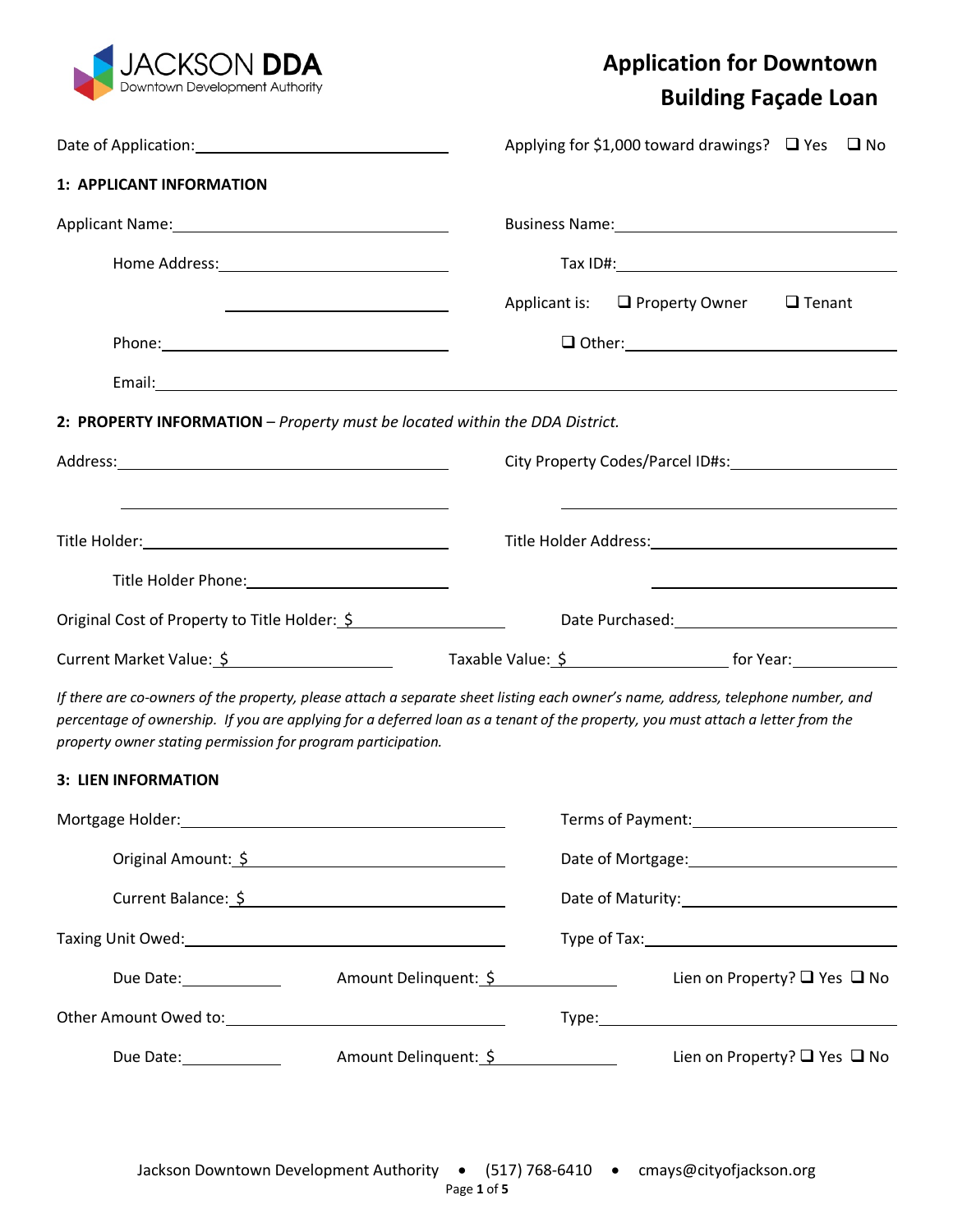

#### **4: BUILDING INFORMATION**

| Number of floors above grade: |                      | Year of construction: |                                                      |
|-------------------------------|----------------------|-----------------------|------------------------------------------------------|
| Exterior wall construction:   | $\Box$ Solid masonry |                       | $\Box$ Concrete $\Box$ Steel beam w/ siding material |
|                               | $\Box$ Wood frame    | $\Box$ Other:         |                                                      |

Current Use (indicate percentages):

| Level          | Retail | <b>Office</b> | Residential | <b>Storage</b> | Manufacturing | Other (specify) | Occupied/<br>Vacant |
|----------------|--------|---------------|-------------|----------------|---------------|-----------------|---------------------|
| 1              |        |               |             |                |               |                 |                     |
| $\overline{2}$ |        |               |             |                |               |                 |                     |
| 3              |        |               |             |                |               |                 |                     |
| 4              |        |               |             |                |               |                 |                     |
| $5+$           |        |               |             |                |               |                 |                     |

**5: PROJECT INFORMATION** – *Loan funds cannot be used for work done prior to approval of this application.*

Proposed Start Date: 1980 120 120 2012 120 2012 12: Expected Completion Date: 1980 12: 1980 12: 1980 12: 1980 12: 1980 12: 1980 12: 1980 12: 1980 12: 1980 12: 1980 12: 1980 12: 1980 12: 1980 12: 1980 12: 1980 12: 1980 12:

Do you plan to restore the storefront to its original design/character?  $\Box$  Yes  $\Box$  No

Please give a brief yet detailed description of the improvements you would like to have done to your façade. (If necessary, attach additional sheets):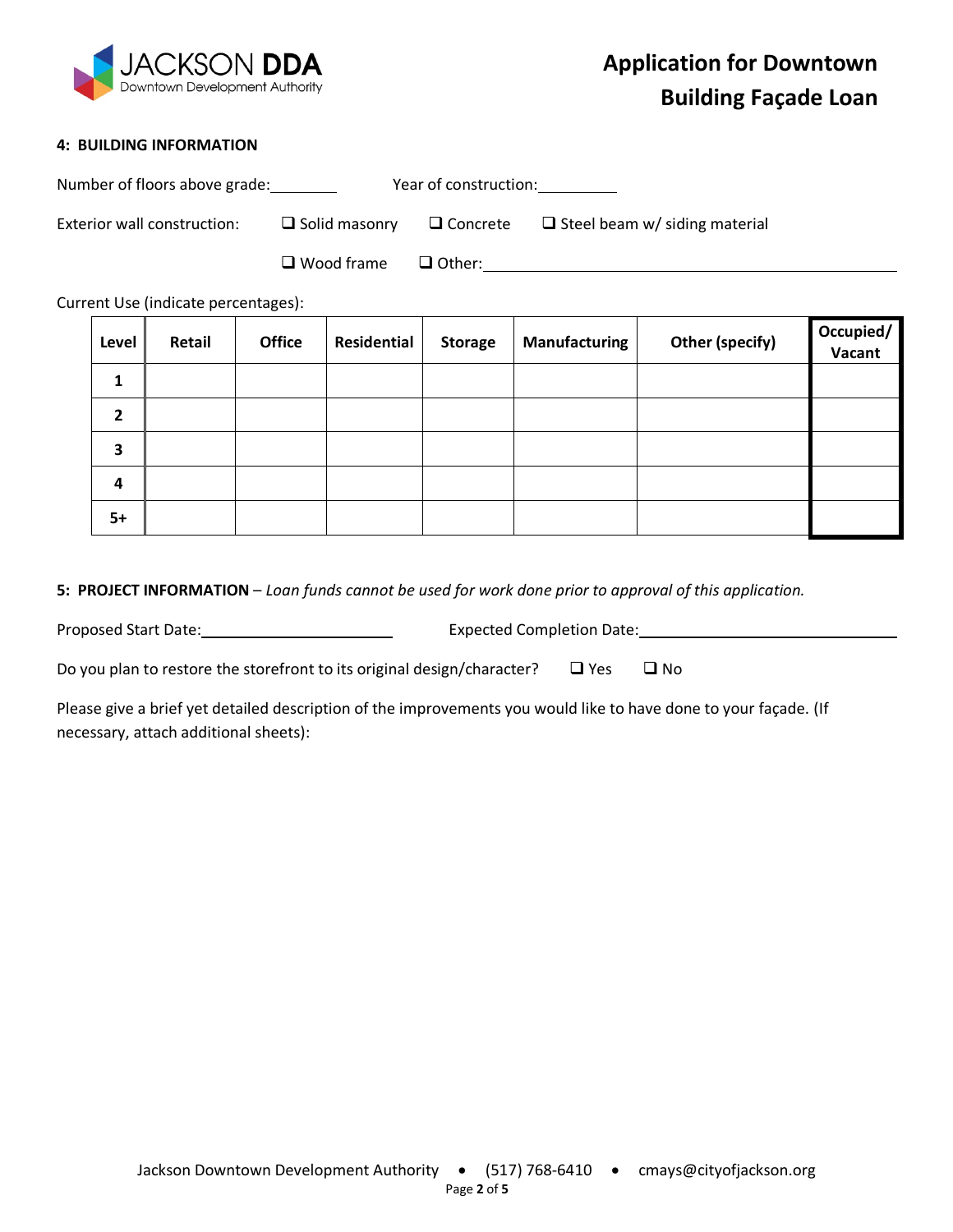

# **Application for Downtown**

# **Building Façade Loan**

Proposed Improvements (check all that apply):

|        |                                                   | Additional Approvals/Permits Needed -                                                                                               | Approval             |
|--------|---------------------------------------------------|-------------------------------------------------------------------------------------------------------------------------------------|----------------------|
|        |                                                   | Approval of this application is contingent on all necessary<br>approvals/permits being received by applicant prior to starting work | / Permit<br>Received |
| $\Box$ | <b>Exterior Walls/Brickwork</b>                   |                                                                                                                                     | ❏                    |
| $\Box$ | Painting                                          | Murals must be approved by Public Arts Commission & Planning<br>Department                                                          | $\Box$               |
| $\Box$ | Non-Historic Façade Removal                       |                                                                                                                                     | □                    |
| $\Box$ | Signage                                           |                                                                                                                                     | ❏                    |
| $\Box$ | <b>Façade Cleaning</b>                            |                                                                                                                                     | ◻                    |
| $\Box$ | <b>Exterior Lighting</b>                          |                                                                                                                                     | $\Box$               |
| $\Box$ | Awnings                                           |                                                                                                                                     | ❏                    |
| ❏      | Doors/Entryways                                   |                                                                                                                                     | □                    |
| ❏      | Second Floor Entryways/Exits                      |                                                                                                                                     | ❏                    |
| □      | <b>Exterior Stairs for Residences</b>             |                                                                                                                                     | ◻                    |
| $\Box$ | Window Repair/Replacement                         |                                                                                                                                     | ❏                    |
| ❏      | <b>Storefront Construction</b>                    |                                                                                                                                     | ப                    |
| $\Box$ | Carpentry                                         |                                                                                                                                     | ◻                    |
| $\Box$ | <b>Handicap Accessibility</b>                     |                                                                                                                                     | □                    |
| ❏      | Roof Flashing (related to façade work)            |                                                                                                                                     | $\Box$               |
|        | Describe any other issues that will be addressed: |                                                                                                                                     |                      |

Expected Use After Completion (indicate percentages):

| Level        | Retail | <b>Office</b> | Residential | <b>Storage</b> | Manufacturing | <b>Other (specify)</b> |
|--------------|--------|---------------|-------------|----------------|---------------|------------------------|
| 1            |        |               |             |                |               |                        |
| $\mathbf{z}$ |        |               |             |                |               |                        |
| 3            |        |               |             |                |               |                        |
| 4            |        |               |             |                |               |                        |
| $5+$         |        |               |             |                |               |                        |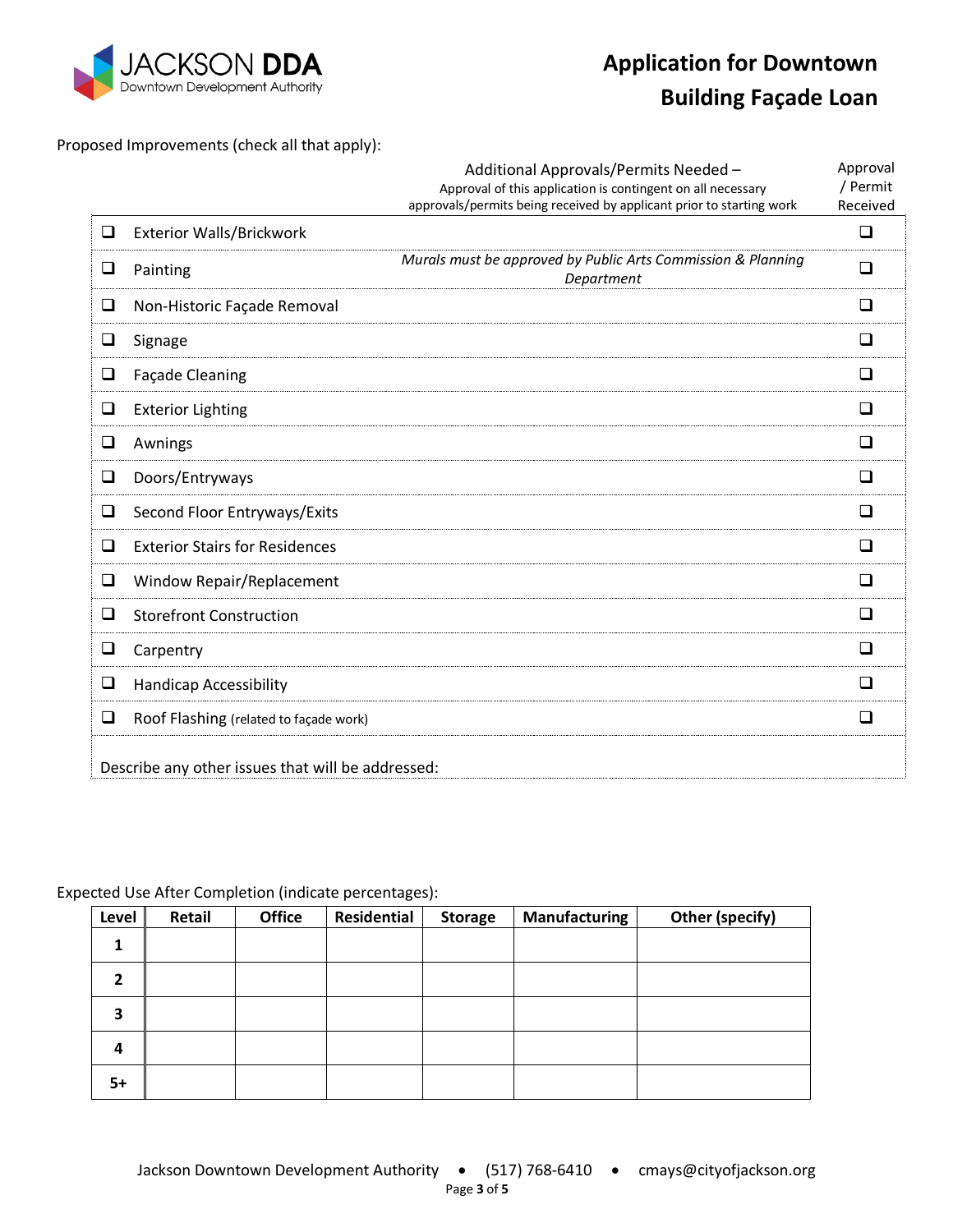

#### **6: PROJECT FINANCING INFORMATION**

Total Estimated Project Cost:  $\frac{5}{7}$  Amount Requested from DDA:  $\frac{5}{7}$ 

*There is a matching financing requirement for the Downtown Building Facade Loan Program of at least fifty percent of overall project costs. Matching financing may take the form of a conventional loan or capital provided by the property owner, tenant or private investor(s), or a combination of these sources. Please specify below how you intend to finance your facade project, including the use of deferred loan funds obtained through the program.*

Do you have any other pending grant/loan applications with the City of Jackson Neighborhood and Economic Operations Department or State of Michigan for this building?  $\Box$  Yes, put details in list below.  $\Box$  No

List all financial sources below. Include any funding for other projects on this building.

| <b>Source of Financing</b> | Amount | <b>Terms of</b><br>Repayment | <b>Maturity</b><br><b>Date</b> | How Endorsed,<br><b>Guaranteed or</b><br><b>Secured</b> | To be applied to what<br>portion of the building<br>(i.e. façade, interior construction, etc.) |
|----------------------------|--------|------------------------------|--------------------------------|---------------------------------------------------------|------------------------------------------------------------------------------------------------|
|                            |        |                              |                                |                                                         |                                                                                                |
|                            |        |                              |                                |                                                         |                                                                                                |
|                            |        |                              |                                |                                                         |                                                                                                |
|                            |        |                              |                                |                                                         |                                                                                                |
|                            |        |                              |                                |                                                         |                                                                                                |

**7: REQUIRED ATTACHMENTS** – *Applications will not be considered until all information is received.*

- $\Box$  Current photos of building exterior (at least 2)
- $\Box$  Photo of original façade
- **Q** Basic drawings (can be submitted after approval of a "drawing grant," if applicable)
- $\Box$  Copy of the property deed and mortgage survey or legal description of the property
- $\Box$  Proof of property and liability insurance
- $\Box$  Copies of any leases associated with the property
- $\Box$  Proof that property taxes are paid
- $\Box$  Proof of Funds (see Section 6) Preapproval letter from lenders or bank statements for cash
- $\Box$  Notarized letter from owner approving the project, if applicant is a tenant
- $\Box$  Copies of approvals/permits received for work to be completed (see Section 5)

You may be asked to provide additional information in support of your deferred loan application:

- $\Box$  Most recently filed income tax returns for your business
- $\Box$  Most recently filed personal income tax returns